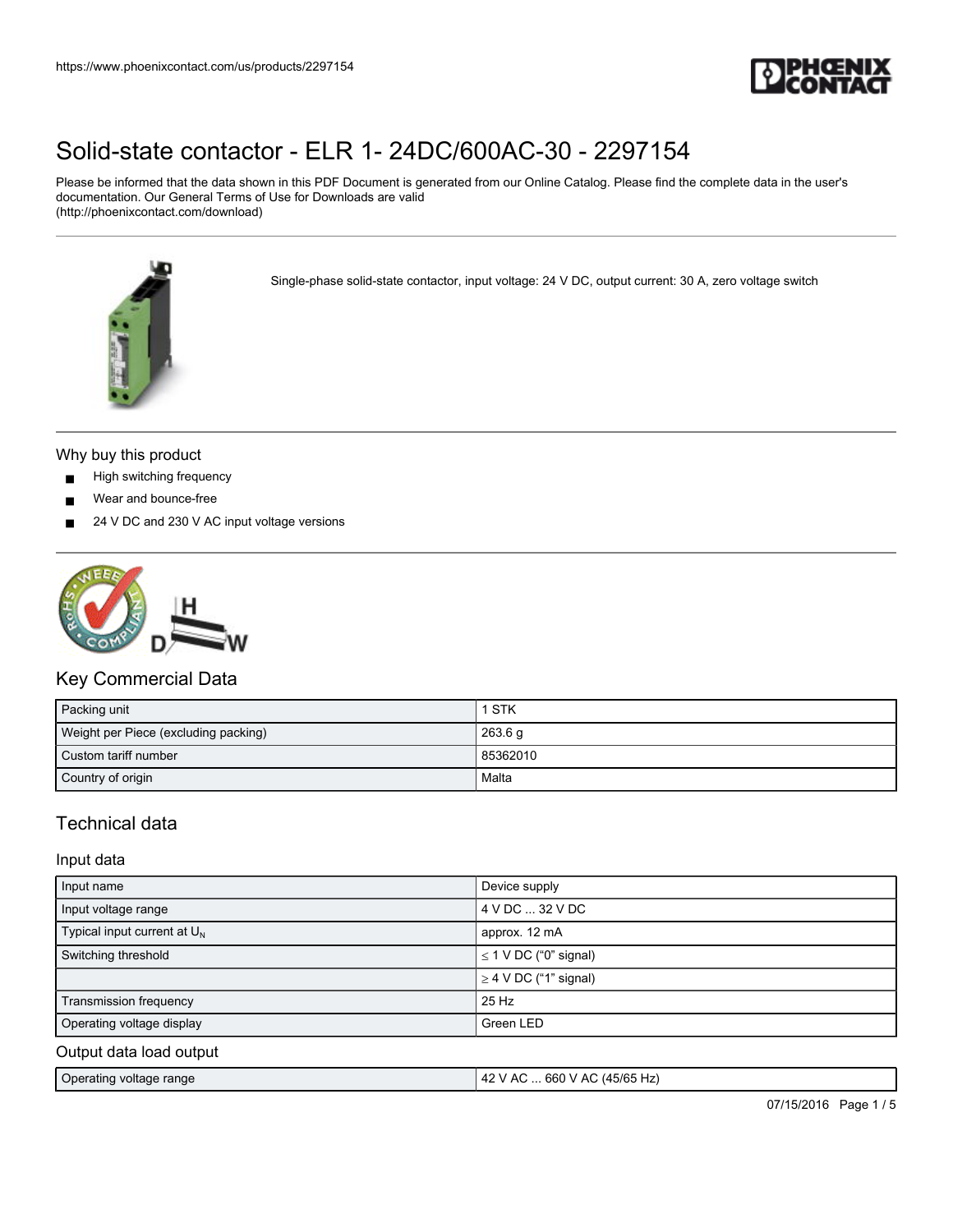

### Technical data

### Output data load output

| Load current range                | 150 mA  30 A (see to derating) |
|-----------------------------------|--------------------------------|
| Rated operating current at AC-51  | 30 A                           |
| Rated operating current at AC-53a | 15 A                           |
| Leakage current                   | < 3 mA (In off state)          |
| Residual voltage                  | < 1.6 V                        |
| Surge current                     | 400 A ( $t = 10$ ms)           |
| Protective circuit                | <b>RCV circuit RCV circuit</b> |

### Connection data, control circuit

| Connection name                  | Control circuits                           |
|----------------------------------|--------------------------------------------|
| Connection method                | Screw connection                           |
| Stripping length                 | $8 \text{ mm}$                             |
| Screw thread                     | M4                                         |
| Conductor cross section solid    | $10.5$ mm <sup>2</sup> 2.5 mm <sup>2</sup> |
| Conductor cross section flexible | $10.5$ mm <sup>2</sup> 2.5 mm <sup>2</sup> |
| Conductor cross section AWG      | 2014                                       |

### Connection data load circuit

| Connection name                  | Load circuit                            |
|----------------------------------|-----------------------------------------|
| Connection method                | Screw connection                        |
| Stripping length                 | 8 mm                                    |
| Screw thread                     | M4                                      |
| Conductor cross section solid    | $0.5$ mm <sup>2</sup> 4 mm <sup>2</sup> |
| Conductor cross section flexible | $0.5$ mm <sup>2</sup> 4 mm <sup>2</sup> |
| Conductor cross section AWG      | 2012                                    |

#### General

| Test voltage input/output | $4$ kV $_{rms}$                            |
|---------------------------|--------------------------------------------|
| Mounting position         | Vertical (horizontal DIN rail)             |
| Assembly instructions     | Can be aligned with $\geq$ 22.5 mm spacing |
| Designation               | Standards/regulations                      |
| Standards/regulations     | EN 61000-4-2                               |
|                           | EN 61000-4-3                               |
|                           | EN 61000-4-4                               |
|                           | EN 61000-4-5                               |
|                           | EN 61000-4-6                               |
|                           | EN 55011                                   |

Dimensions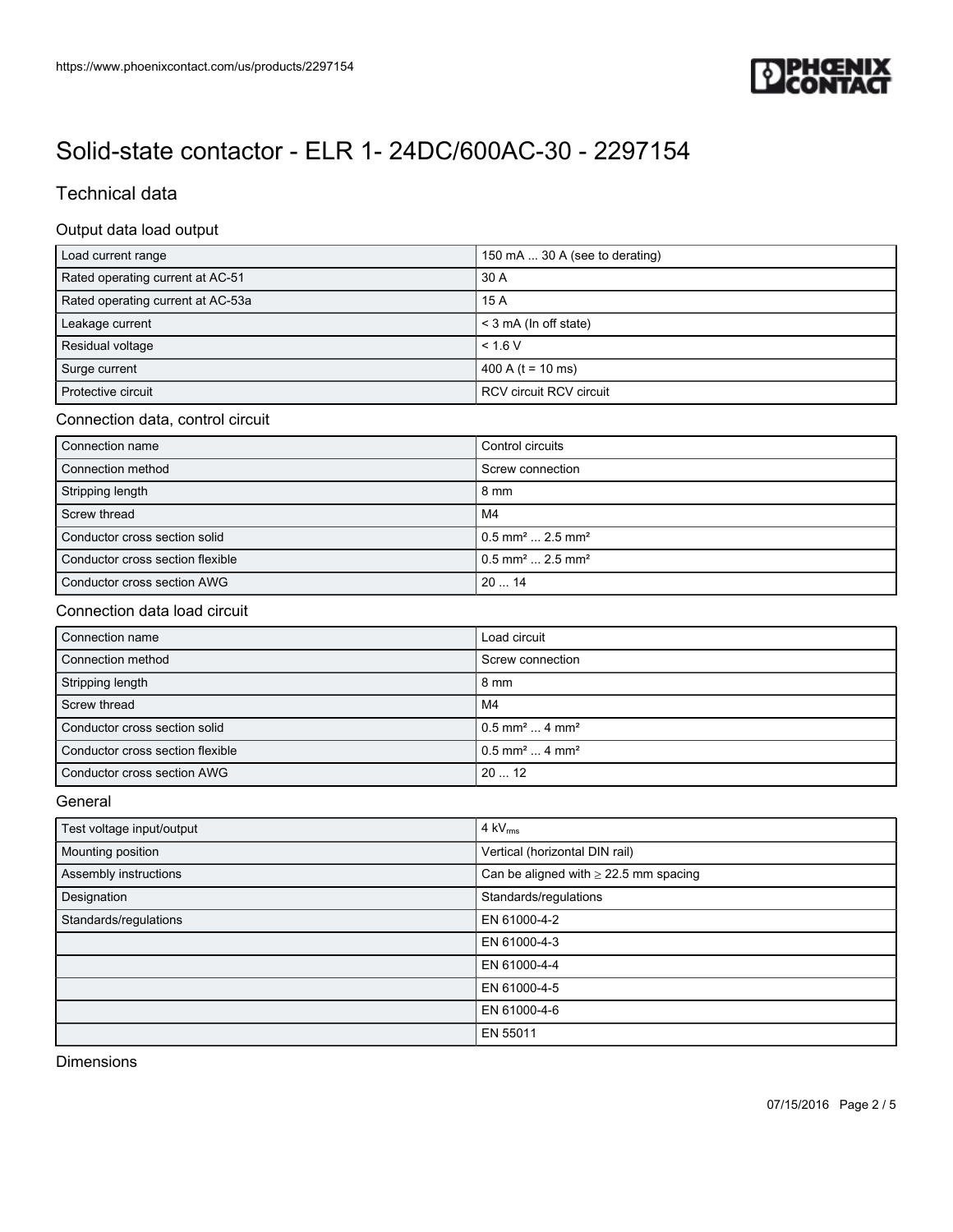

### Technical data

#### Dimensions

| Width  | 22.5 mm          |
|--------|------------------|
| Height | 103 mm           |
| Depth  | $103 \text{ mm}$ |

### Ambient conditions

| Ambient temperature (operation)         | 7000<br>$\Omega$<br>-၁૫                |
|-----------------------------------------|----------------------------------------|
| Ambient temperature (storage/transport) | . 80 °C<br>$\lambda$ $\Omega$ $\Omega$ |

### Standards and Regulations

| Connection in acc. with standard | <b>CUL</b>            |
|----------------------------------|-----------------------|
| Designation                      | Standards/regulations |
| Standards/regulations            | EN 61000-4-2          |
|                                  | EN 61000-4-3          |
|                                  | EN 61000-4-4          |
|                                  | EN 61000-4-5          |
|                                  | EN 61000-4-6          |
|                                  | EN 55011              |

## Drawings

#### Block diagram





## **Classifications**

### eCl@ss

| eCl@ss 4.0 | 27371102 |
|------------|----------|
| eCl@ss 4.1 | 27371102 |
| eCl@ss 5.0 | 27371601 |
| eCl@ss 5.1 | 27371601 |
| eCl@ss 6.0 | 27371601 |
| eCl@ss 7.0 | 27371601 |
| eCl@ss 8.0 | 27371014 |

07/15/2016 Page 3 / 5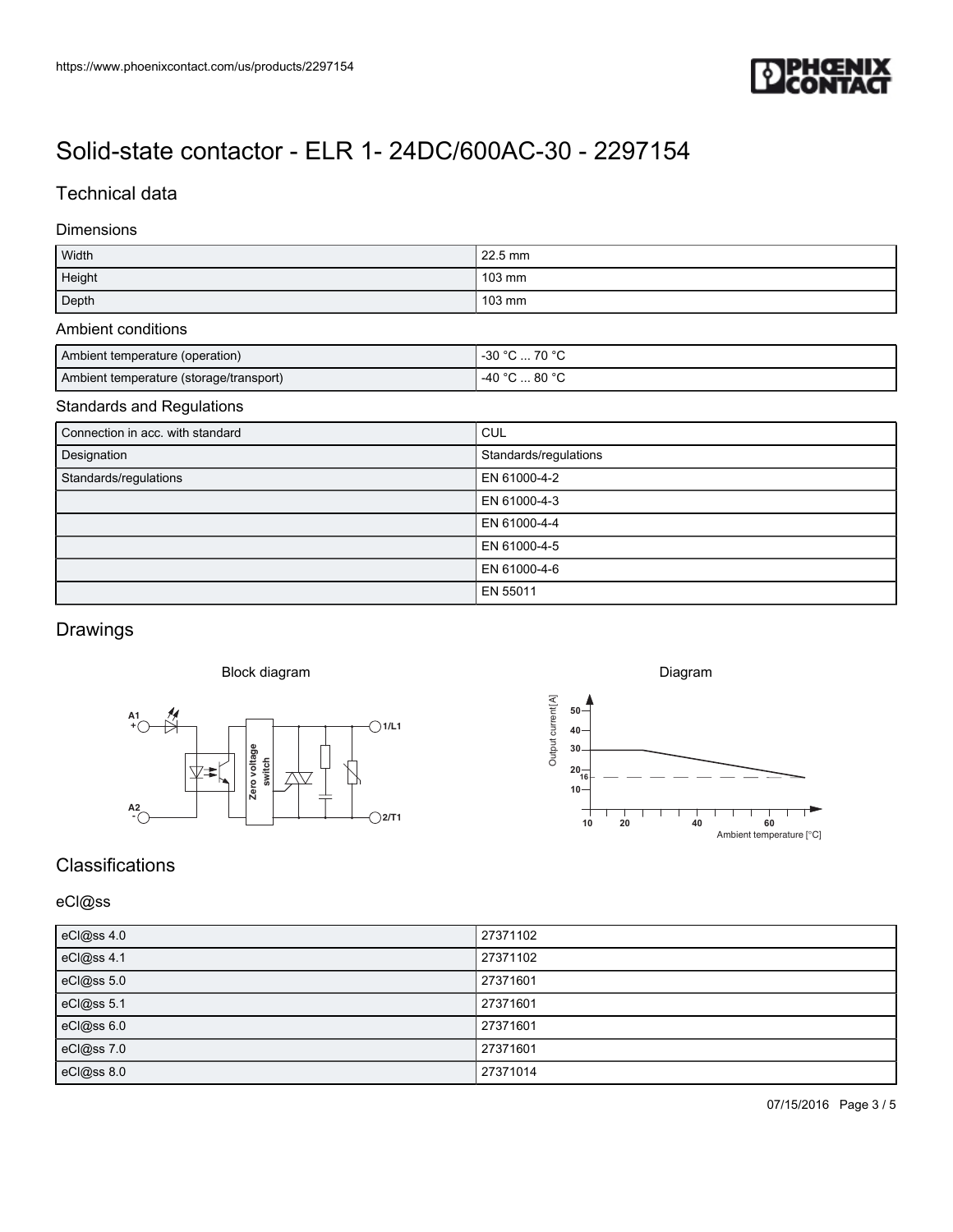

### **Classifications**

eCl@ss

| eCl@ss 9.0 | $\sim$<br>160 <sup>-</sup> |
|------------|----------------------------|
| FTIM       |                            |

#### ETIM

| <b>ETIM 2.0</b> | EC000066  |
|-----------------|-----------|
| <b>ETIM 3.0</b> | LEC000066 |
| <b>ETIM 4.0</b> | LEC000066 |
| <b>ETIM 5.0</b> | EC002055  |

### UNSPSC

| <b>UNSPSC 6.01</b>   | 30211915 |
|----------------------|----------|
| <b>UNSPSC 7.0901</b> | 39121514 |
| <b>UNSPSC 11</b>     | 39121514 |
| <b>UNSPSC 12.01</b>  | 39121514 |
| <b>UNSPSC 13.2</b>   | 39121514 |

## Approvals

#### Approvals

#### Approvals

UL Recognized / cUL Recognized / EAC / EAC / cULus Recognized

Ex Approvals

Approvals submitted

Approval details

UL Recognized **W** 

cUL Recognized on